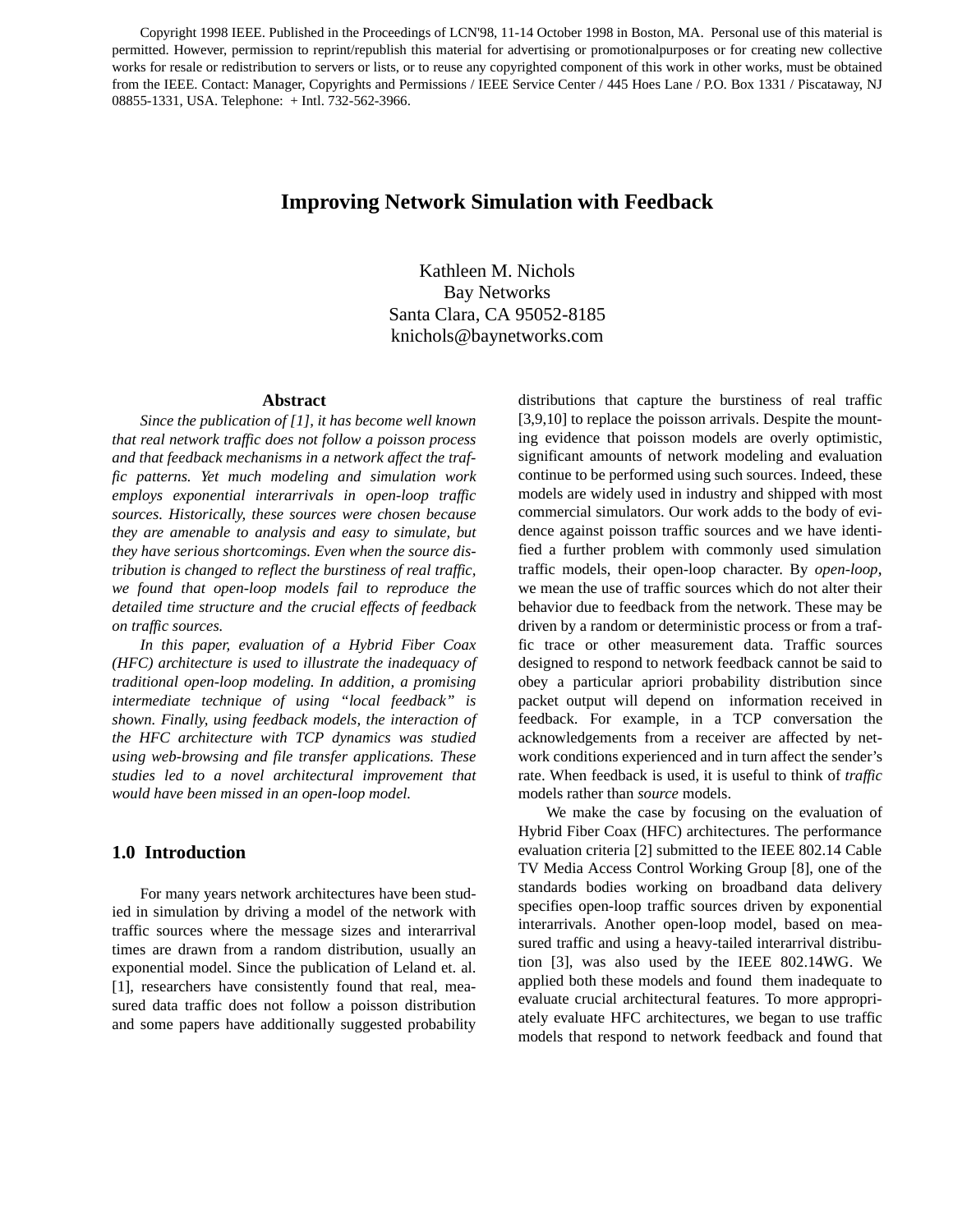open-loop and feedback traffic sources have very different network behavior characteristics. Our results show the failure of the open-loop models to accurately capture system dynamics. We identify two major problems with the use of traditional models: inaccurate conclusions about the system architecture and the lack of user-level performance metrics. To size system installations, we need a clear idea of how load variation affects the performance those users perceive. Although the shortcomings of open-loop traffic sources may be exacerbated due to the special characteristics of HFC architectures, clear general differences emerged.

Section 2 describes the HFC architecture we are simulating, section 3 covers the application of traditional open-loop source models to this architecture, and section 4 presents simulation results with feedback source models, comparing results for all simulations. In section 5 we show results obtained using closed-loop models of web-browsing and file transfer. We evaluate the performance effects of some TCP options and a novel architectural feature for HFC architectures. Section 6 summarizes.

## **2.0 The Simulated HFC Architecture**

Hybrid Fiber-Coaxial cable TV networks are beginning to be utilized as a data delivery service to provide subscribers with Internet access. It is important to understand the behavior of these networks under expected data traffic loads in order to make appropriate architectural decisions and to provision installed systems. Background on the challenges of the HFC environment and of the on-going standards work in this area can be found elsewhere [4,5,8]; only salient architectural features are given here. The results presented in this paper are based on an HFC MAC protocol [6] having many features expected to be in the IEEE 802.14 standard.

A block diagram of an HFC network is shown in figure 1. Data is sent from the head-end to the stations (*downstream* channel) on a separate frequency from that on which the data is sent from the stations to the head-end (*upstream* channel). The propagation delay of the cable together with techniques to reduce channel noise impairment introduces delays in the round-trip path between head-end and stations of several milliseconds. In the upstream, a time-slotted channel is shared among the subscriber stations under the control of the head-end. Stations communicate with the head-end controller to request access to the upstream channel and the head-end controller's scheduling algorithm allocates these time slots using the requests from the stations and knowledge about the level of service of a particular subscriber. Stations can't communicate directly, so it's not possible to use a DQDB or CSMA MAC layer. The basic information unit sent in each upstream time slot is a 53 byte ATM cell augmented with 1 byte of management information, plus FEC and guardband bytes. The raw downstream channel bandwidth is 30 Mbps with a usable data payload of 23.9 Mbps. The downstream channel is shared by all the subscriber units for both user and management traffic. The raw upstream channel bandwidth is 2.56 Mbps with a usable data payload of 1.92 Mbps. The standards call for supporting 50-2000 stations on a single cable.

**FIGURE 1. Block diagram of an HFC network**



The headend controls the upstream channel by issuing *grants* that specify the station(s) and type of messages that can be sent in each upstream slot. Contention grants are issued to groups or to all stations to send requests for bandwidth. In response to successfully transmitted requests, direct grants are issued to individual stations to send data in a particular time slot on the upstream channel. Multiple grants (up to 15) can be packed into a single downstream cell. Random access algorithms are used to resolve contention when it occurs during bandwidth requests. Data is only sent in the directly granted slots. A block diagram of the request and grant flow is shown in figure 2. A scheduling algorithm is applied to the flow of resource requests using information about the type of service of each traffic flow and grants are then allocated to specific upstream cells. The head-end scheduler implements a sophisticated allocation model while the scheduler at the station schedules based on simple priority [13]. A scheduling period of 3.2 milliseconds was used throughout this paper. The cable modem sends its queue length in every upstream cell to be used by the head-end scheduler.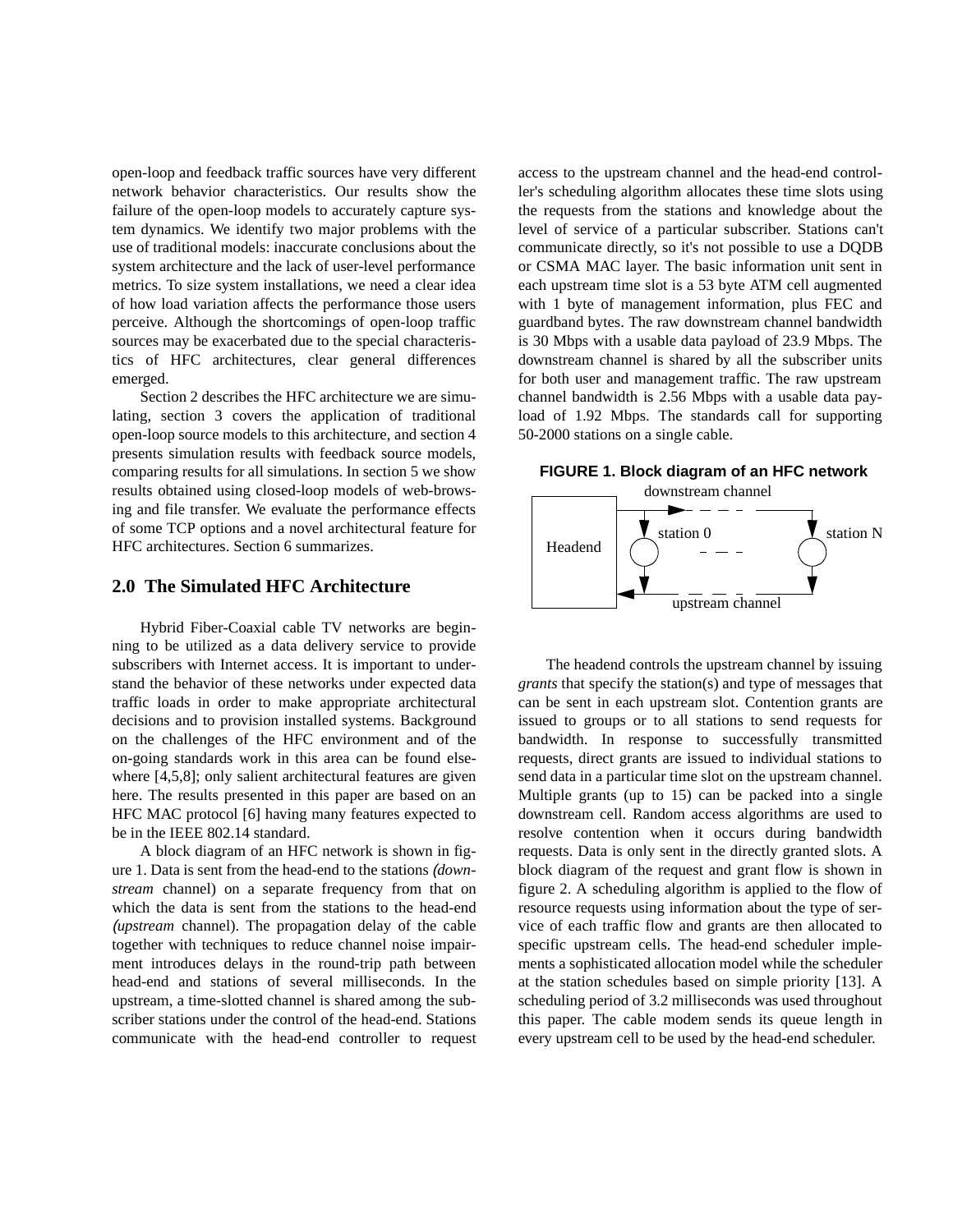

**FIGURE 2. Simplified Diagram of Request and Grant Flow**

This makes it possible to *piggyback* data requests that arrive in the queue while it is being serviced without having to use a contention grant. This is desirable because requests made through contention are subject to collision, the resolution of which is costly in delays. Further, the physical effects of collisions on the channel may cause errors on other channels in the cable.

# **3.0 Traditional and Open-Loop Traffic Models applied to Cable Data Systems**

Exponentially distributed packet arrivals (the popular poisson process) have been shown to represent traffic processes quite poorly and to give optimistic results (e.g., [9]), but it is often asserted that poisson modeling can be useful in evaluating a system during analysis and simulation. We begin by employing these traffic sources to model our HFC network. In the simulation, a headend module handles scheduling of the upstream channel and control of the contention resolution algorithm. Each subscriber station is modeled separately and includes both a model of the cable modem and an application model that sources traffic in the upstream direction. The upstream bus timing is modeled in detail, with time slots and propagation delays. The downstream bus was modeled only as messages passed from the head-end to the stations. The downstream messages include the major components of downstream delay, most notably FEC and interleaving delays, a total of 4.2 milliseconds in the simulations here. Variants of this basic simulation model were used by most of the participants in the 802.14 WG.

#### **3.1 The simulator used in this paper.**

Most of the 802.14 WG used Mil3's Opnet simulator. Initially, we followed this lead, but later found we needed something more "lightweight" and modifiable in order to carry out the kinds of investigations we needed. We gave up the friendly user interface and on-call support line for free source code, complete with bugs. This approach isn't for everyone, but we've been satisfied with the results. We selected Lawrence Berkeley Laboratories' *ns* simulator [14] as appearing the most germaine. Our reasons included its TCP simulation model and its use of C++, a language we were quite familiar with. Subsequently, we found we had to rewrite the TCP model and made major changes to the simulator's architecture, but that's the advantage of having source code. The major output from our simulator was trace files which we post-process in a number of ways to aid in analysis. We could create traces that looked very much like the output of a *tcpdump* on a real network, as well as other custom data. For the adventurous, further information on how to follow in our footsteps is included in section 6.0.

#### **3.2 Exponentially distributed source models.**

We implemented the "batch poisson" model suggested in [2] where the number of packet sizes selected is distributed randomly as follows: 60% of the packets are 64 bytes, 6% 128 bytes, 4% 256 bytes, 2% 512 bytes, 25% 1024 bytes, and 3% 1518. Packet interarrival times are exponentially distributed and the average can be varied.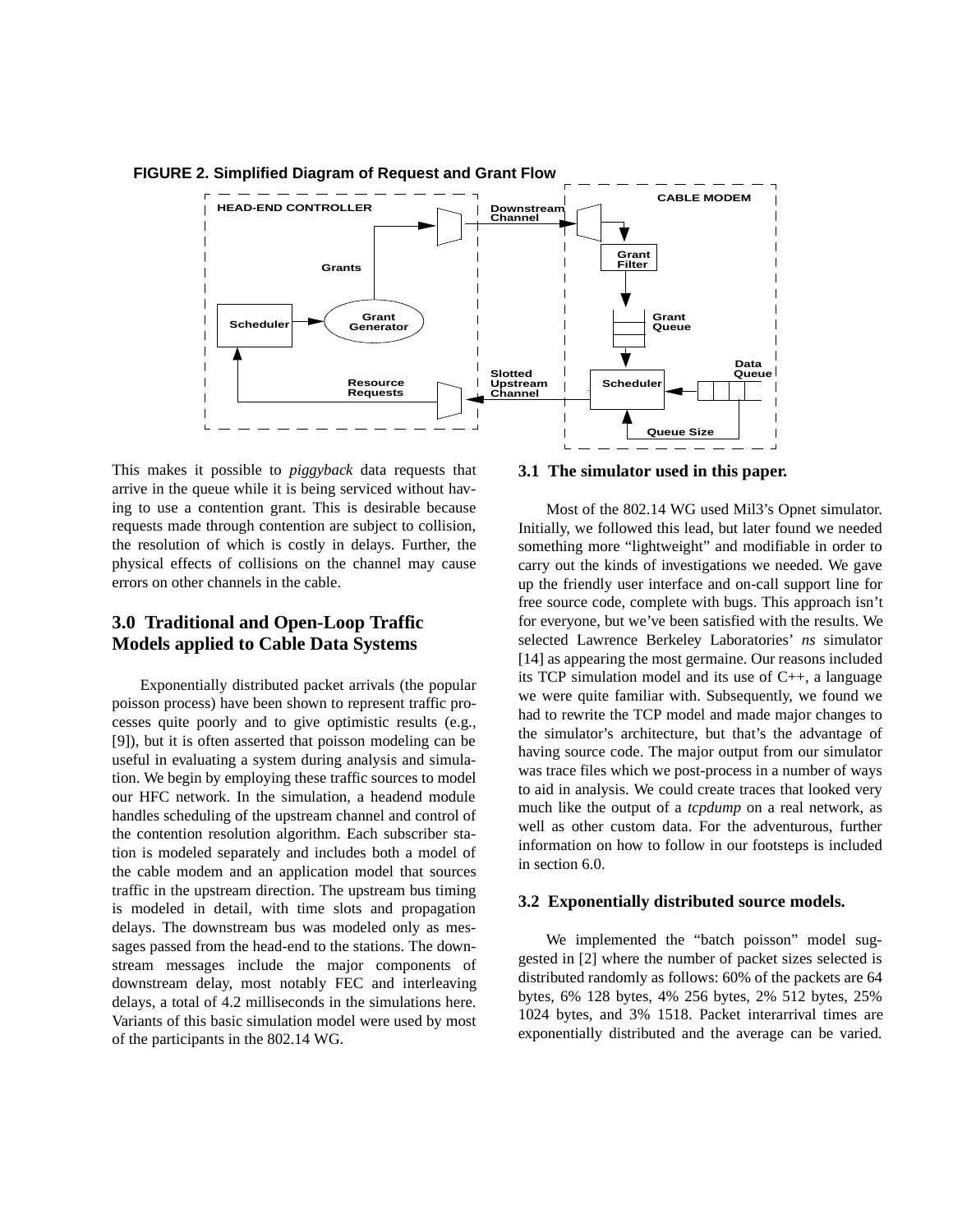About 12% of the channel will be dedicated to contention opportunities, leaving 1.7 Mbps available for data payload. Unallocated slots are designated as contention slots. [2] suggests performance modelers plot delay-throughput curves for 10, 50, and 200 stations, varying the arrival rate and using average packet delays; 200 stations are shown in figure 3. Since HFC networks are specified for up to 2000 connected stations, we ran a second set of simulations with the per station average bit-rate set to just under 1 Kbps and the number of stations varied from 100 to 1400. These results are labeled "fixed rate srcs''. In figure 4 the median packet delays are shown. Median packet values are presented for consistency with other measures in this paper and are preferred for their stability. Note the differences at high throughput.



**FIGURE 3. Average values for batch poisson** 

**FIGURE 4. Median values for batch poisson**



Architectural features dominate the delay at lighter loads, specifically the round trip time to get an allocation of upstream bandwidth from the headend, and as the load increases extra delays are introduced due to contention resolution. At the highest loads, the system becomes limited by the upstream bandwidth bottleneck and delays grow with station queue size. The two curves are initially coincident and diverge at higher throughput levels. We hypothesize that this is caused by the smaller likelihood of stations competing for the same contention grants when there are fewer stations and that more piggybacking occurs in the 200 station model. Since this model increases the load by decreasing the interarrival time, more packets arrive to a full queue and are thus piggybacked onto earlier requests. This hypothesis is verified by computing the ratio of all requests sent in contention slots to the number of total packets sent, a value that is 1.0 at light loads, 0.93 for the 1 Kbps sources at the highest throughputs, falling to 0.53 for the 200 source model. Nearly half of all packets are being piggybacked for the 200 source model!

The shape of these curves can be predicted by simple analysis. This is useful in model development as it helps validate the model's integrity, but the purpose of simulation is architectural insight. Spreading the traffic load across a larger number of clients results in different contention behavior, something that would have been missed if we'd relied only on the 200 station models. Could we be missing other behaviors? Measurement studies consistently show low *average* bandwidths per user and bursty application behavior. The next model was developed using measurements of such an application.

#### **3.3 Deng's WWW traffic source model.**

As in the larger internet, a large segment of the cable modem user population is expected to be spending on-line time accessing world wide web (WWW) pages. Web clients look quite different from poisson sources. Building on the WWW measurement and characterization work done by Cunha et. al. [10], Deng proposed a one-way client model of web browsing [3] and made an Opnet simulation model available to the 802.14 WG. It is an ON-OFF traffic source following these steps:

1.Start in the ON (browsing) state. The state changes to OFF at a delay (in seconds) taken from a Weibull distribution with parameters ( $e^{4.5}$ , 0.88). (Our model staggered the initial ON states to avoid synchronization.)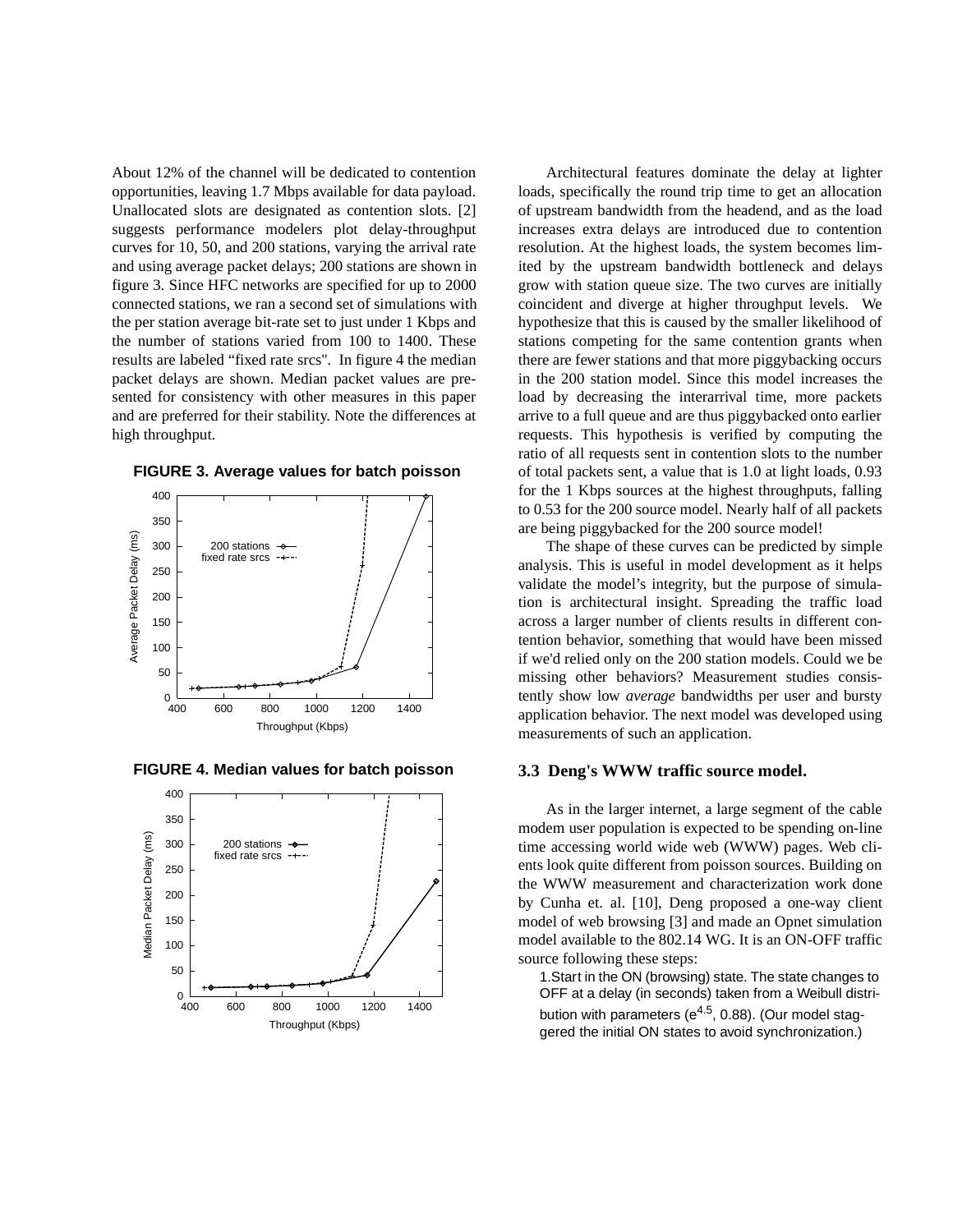2.A URL request packet of size 250 bytes is produced after a delay picked from a Weibull distribution with parameters  $(e^{1.5}, 0.5)$ .

3.Repeat step 2 until the state changes from ON to OFF.

4.Return to the ON state after a delay taken from a pareto distribution with parameters (60, 0.5).

Note that at least 60 seconds are spent in the OFF state, and at least 90 seconds are spent in the ON state. During the ON state, the minimum time between the fixed 250 byte (or 6 ATM cell) message is about 4.5 seconds, so the maximum source rate during the ON period is about 450 bps. This clearly produces a bursty model, though the burst sizes are not large. Though it models the user's actions, it is not possible to use this model to measure the delays a user would see as the number of clients increases. The emphasis is on reproducing the load the users put on the network in the upstream direction rather than on quantifying what the users see.

We next consider 1) how well does this model the dynamics of WWW browsing and 2) does this model produce additional information about the system being simulated that cannot be learned using the exponential sources? We experimented with this source model in our own simulator. In simulation the average source rate is about 34 bps. Although the number of stations varies from 100 to 2000, the average packet delay remains quite low, around 16 ms across all runs. This produces uninteresting results and the long OFF times require long simulation runs (3600 simulation seconds) for stable results ("Deng's srcs" in fig. 5).

**FIGURE 5. Deng's WWW model**



 We are interested in the system dynamics under plausible, stressful loads and observe that only OFF times depend on the subject population. Thus we do away with the OFF times entirely and rerun the set of simulations. In this case, the average source load is about 225 bps and simulations can be shortened to 600 seconds. We compare it to batch poisson sources with an average data rate of 225bps (BP-225) to evaluate the utility of the bursty model. The delay curves for these experiments (figure 5) all have a very limited range (compare to figure 3). Little difference can be seen between the effects of each of these models on the architecture. None produced significant collisions on the upstream channel contention slots. The throughput curves are even less interesting so are omitted.

#### **3.4 Summary**

The open-loop web client model doesn't stress the modeled system. Further the upstream traffic due to the TCP protocol is not modeled, so it underestimates the upstream channel traffic. The batch poisson model can be made to drive the system into overload but we question whether the excessive piggybacking and its affect on contention dynamics well represents reality. We are concerned with how HFC architectures behave under the range of light through heavy loads and wish to determine where unacceptable overloads occur. We are convinced of the value of performing evaluations using realistic, bursty traffic, but it's unclear how to scale up Deng's measurement-based distribution since an increased source rate produces essentially the same behavior as in the batch poisson model. We need a bursty, realistic model that can be meaningfully scaled.

Also, although we can measure packet delays, upstream throughput, average queue sizes, etc., we cannot determine what these values mean to a typical user. It's difficult to say what a tripling or quadrupling of millisecond packet delays will mean to a user operating on timescales closer to seconds. System overloads are determined by the performance a user sees and we need to relate architectural features to that. To capture user level performance and create stressful but realistic source traffic, we moved to an approach based on a more faithful representation of the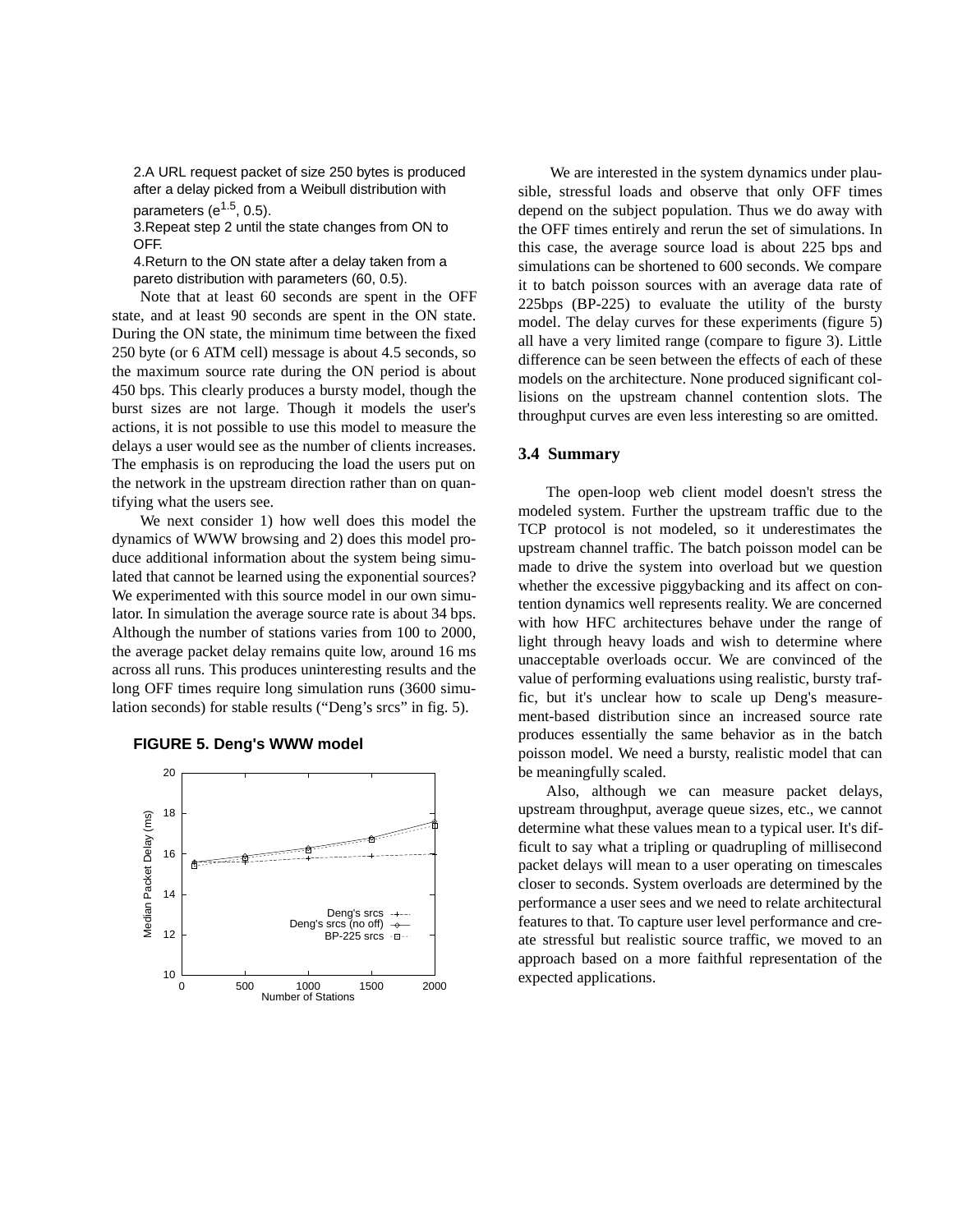## **4.0 Adding Feedback to Traffic Models**

#### **4.1 Discussion of traffic models for HFC**

What applications are most important for HFC networks? In the words of one anonymous reviewer, traffic mix "is dependent heavily on the country looked at or the persons using it." We chose to begin with web-browsing traffic for several reasons. Web-browsing is thought by many to be the major application of the target users (thus the use of Deng's model by 802.14). It is a network-stressful traffic pattern since it is bursty and has short transfers that seldom reap much advantage from piggybacking. Further, it is an interactive application so delay times matter. Interactive gaming has turned out to be a very important use of HFC networks and we encourage future studies with such a model. Long-lived FTPs are less interesting since they will capitilize on the request-grant architecture. The problem there is to prevent such applications from capturing most of the channel bandwidth (subject to economic factors). This is possible in HFC networks and we have published an approach [13].

Continuing with WWW modeling and our desire to more faithfully represent network traffic, we observe that the web browsing client-server conversation might be simulated, leading to a scalable model, more insights on system behavior and the ability to measure some quantities that pertain to application-level performance. Most of our work focused on web-browsing using http1.0. Our experiments and the published work of others indicates that this leads to more pessimistic assessments than using http1.1. In simulation, such pessimism can be useful to balance the necessary simplifications we make that cause results to be more optimistic than real-world measurements.

#### **4.2 A more detailed client model for simulation**

A typical process initiated when a user makes a request for a particular URL is:

1.User request for a URL results in opening of a TCP connection: a 40 byte SYN packet is sent. 2.The SYN is received by the remote server which returns a SYN acking the connection after some service time delay. Upon receipt of the SYN, the URL, typically 200-250 bytes, is sent to the remote server. (An ACK of this SYN may either be piggybacked with the URL or sent alone.)

3.After the service time delay, the remote server returns the requested page data including the in-lined URLs referenced on that page. As the data packets are received, ACK(s) and FIN are sent for this initial TCP connection. (When browsing in a "graphics off' mode, the page would be displayed and done at this time.) At the same time, SYNs are sent to open parallel connections for all the in-line URLs found on the page. 4.After the service time delay the remote server(s) return SYNs acking the connections and the in-lined URLs are sent from the requesting client. 5.After the service time delay, the remote server(s) returns the documents requested and FINs for the connections and the requesting client ACKs the data and the FINs. The number and spacing of ACKs depends on the size of the documents and, for larger documents, on the particular implementation of TCP. When the FINs have all been received by the client, it will be able to display the total page. 6.The user (or controlling process) delays some "think

time" before making the next request, at which time, return to step 1.

For a web-browsing user, the performance measure of interest is how long it takes to "see something". The complete page can be displayed once all the data associated with all the URLs in the page have been received (step 5; step 3 for "graphics off"). Ignoring host and display time, this measure is a rough estimate of the delay a user sees in a real system.

## **4.3 Assumptions**

We now have a model with figures of merit that have meaning at the user level. To implement it, we must model the downstream channel and add a model of transport layer behavior. We also need representative values for the web browsing parameters. In addition to the pioneering work of Cunha et at [10], work on measurement and modeling of WWW clients is continuing by other researchers. Mah at U.C. Berkeley has done measurements on some campus network segments and used these in trace-driven simulations [12]. We combine the measurements of Cunha and Mah to obtain representative values.

Some assumptions were made to expedite the simulation. In steps 2 and 4 all URLs were assumed to fit into six ATM cells (250 bytes). Further step 4 uses exactly three in-lined URLs, a pessimal value consistent with Mah [12]. In steps 3, 4 and 5 a fixed server delay time is used. Although this departs radically from behavior seen today,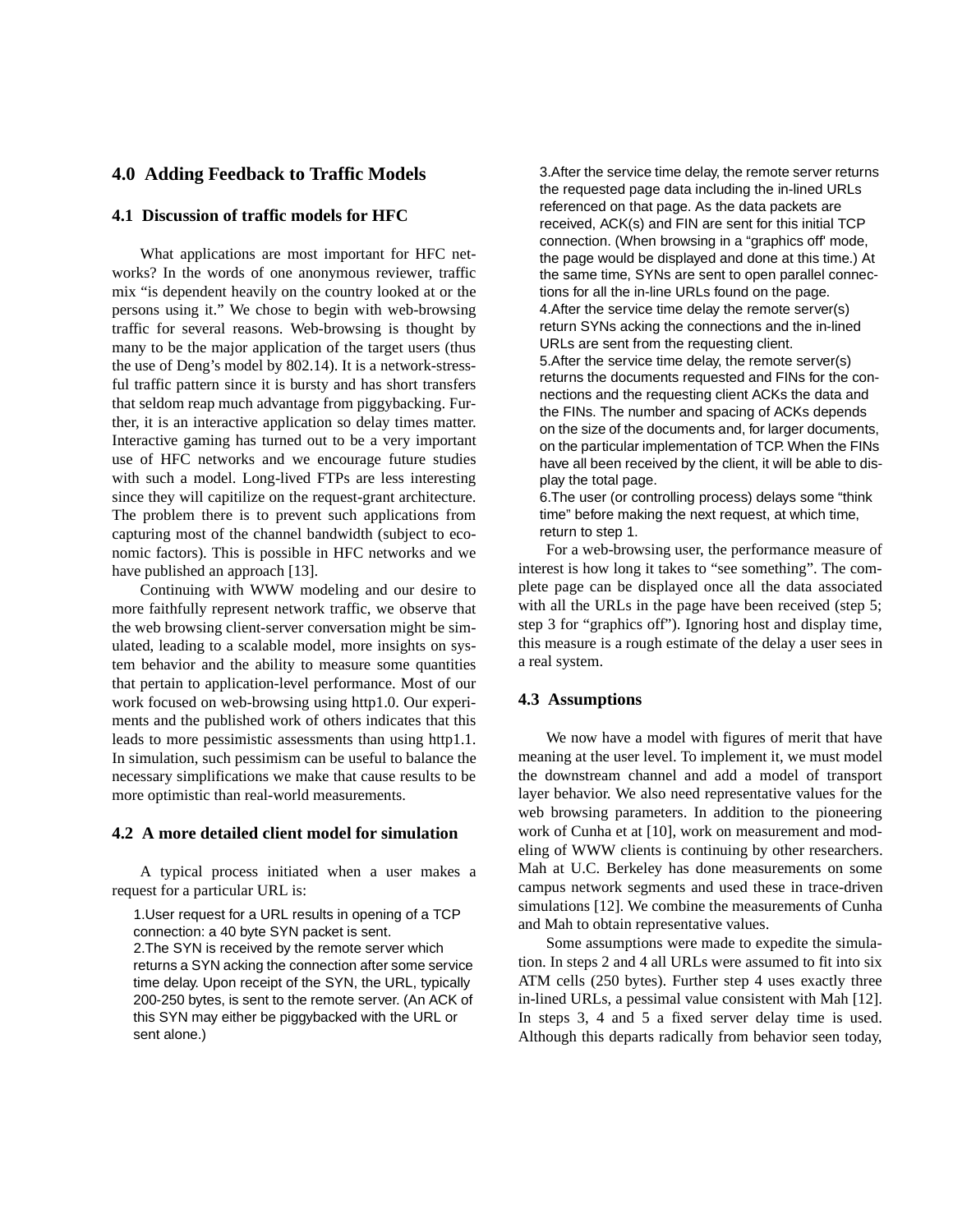there are reasons it is justified for this study. First, companies planning data network services over cable are investing in large caching servers to provide response time acceptable for a commercial service and secondly, server and network delays are beyond the control of the architecture we are considering.

The document size distributions used in steps 3 and 5 were based on information from both Cunha and Mah. Mah found that the distribution of document sizes returned in response to the initial URL had different parameters than that of document sizes returned in response to in-line requests so we use a different document size distribution in step 3 than in step 5. However the largest outliers are clamped since we want our simulations to be test of the network's architecture not a completely faithful representation of web browsing. In step 5, the distribution is used to pick each of the three document sizes which are then converted to a number of maximum sized ethernet packets (1460 data bytes per packet).

Particular TCP implementations vary in the number of ACKs sent and whether ACKs are piggybacked on FINs and SYNs [151. We assume the client sends an acknowledgment every two packets and combines FINs and ACKs in a single packet.

A difficult problem is picking the average "think time"; that is, the average amount of time a user waits before selecting another page. Although [3] has some measurements of this value, it is unclear how well these apply. It could be extraced from the traces at [11] but these were taken using an unconventional browser, mosaic. A broader question is whether measured values for this timing are useful. Knowing how often users are active is useful in provisioning a system, but it can be misleading. Future developments in browsers might affect these times. Home web-surfers might be found to use the web differently from work and school web-surfers (picture the "couch potato" web surfer doing the equivalent of rapid channel surfing). There may be coincident use patterns so that designing to the average is dangerous underprovisioning. With our goal of exercising architectures in mind, think time was set to be random and uniformly distributed between one and 30 seconds, a fairly conservative (or pessimal) assumption. Altering the think time makes it possible to increase traffic levels while preserving the application behavior.

To speed evaluation, an intermediate approach was taken initially. The web-browsing interaction was used as

the basis for a *local feedback (LF)* source model where backpressure from the modem queues provides feedback to the traffic sources. At each packet send, the LF source sends a message to the cable modem then *waits until the modem signals that its queue is empty* before it adds the server delay and goes on to the next step. Neither the upstream transmission delay of the last cell nor the downstream transmission delay is included in this model. Only part of the transport protocol behavior is modeled and simplifying assumptions were required. The number of ACKs was computed as the document size divided by 1460 bytes per packet and that result divided by 2 packets per ACK. Acknowledgments for a window's worth of packets for each TCP connection is sent after each empty queue signal plus server delay. This clearly ignores significant transport protocol interactions, possibly causing the page delay time to be underestimated.

#### **4.4 Two-way world wide web client-server model**

Full two-way (FT) client-server interaction necessitated rewriting the TCP model in the ns simulator distribution to set up and take down connections, to handle bidirectional traffic, and to handle variable packet sizes. WWW client models generate URL requests and hand the packets to the TCP connection management which generates the appropriate SYNs, FINs, and ACKs and returns the transferred document size to the client. Packets are segmented into cells and sent through the upstream channel to a server model attached to the headend. The server generates a protocol or data packet which is sent on a downstream channel to the appropriate station. The server delay (again 20 ms) is charged on the trip to the server from the headend and the server selects document sizes to return in the downstream.

Results of these experiments are in figures 6 and 7. The average rate for an LF client in a lightly loaded system is about 920 bps and the average rate for an FT client 980 bps, much higher than in Deng's model. For comparison, a batch poisson model with 925 bps sources (BP-925) is shown. The curves are very similar at light loads, but as the number of stations increases and delays and contention increase, both types of feedback stations cut back their rates as real clients would. Thus median packet delays differ significantly above 750 stations.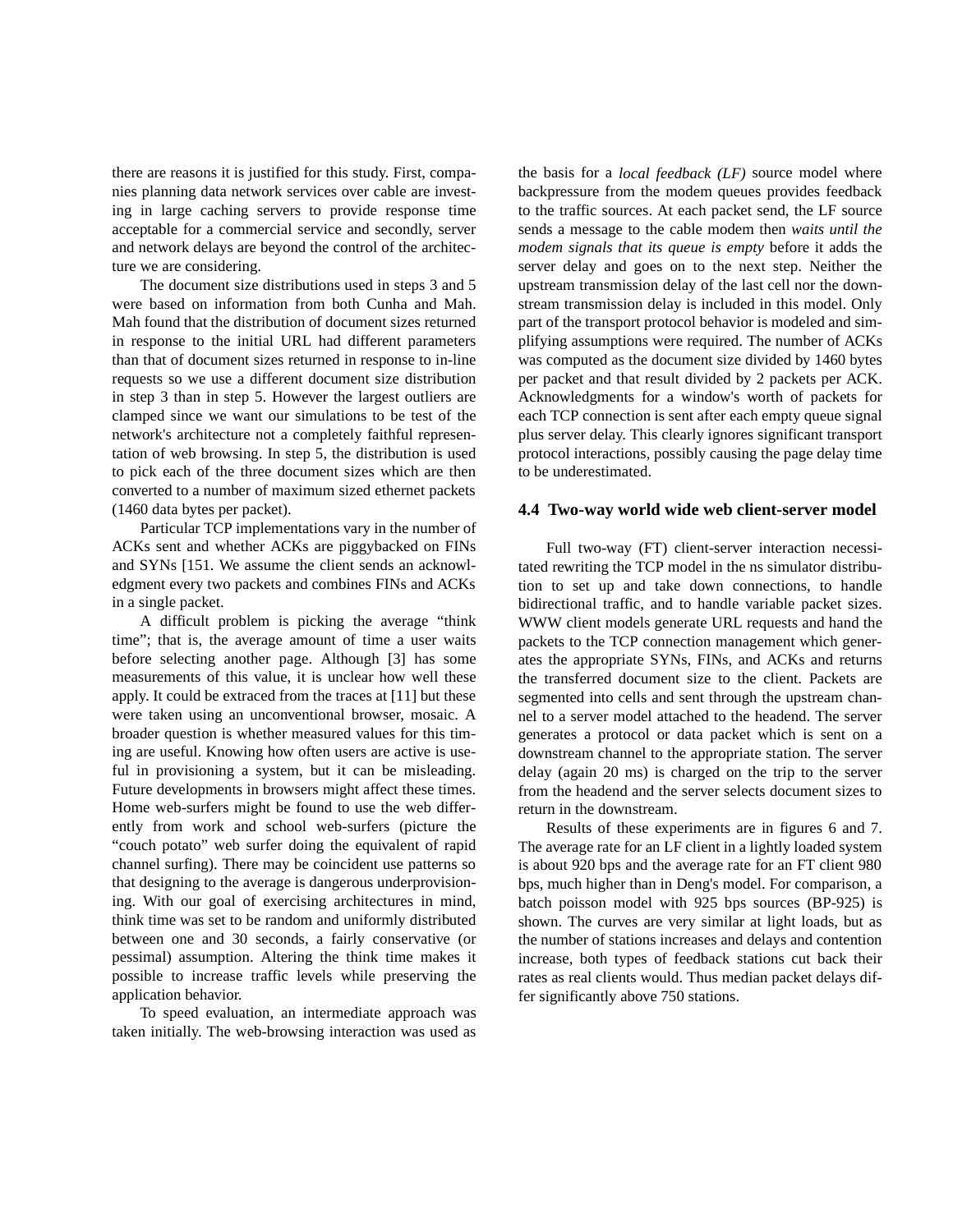**FIGURE 6. Local Feedback, Full Two-way, and Batch Poisson** 



**FIGURE 7. Throughput vs. station count**



 LF and FT models' throughput levels off around 1000 stations because feedback will not allow them to send packets into a saturated network. The open-loop BP model continues to put out the same average data rate per source and shows a sloping curve, approaching upstream bandwidth saturation while the feedback models quickly approach vertical. More differences between open-loop and feedback models will be shown later.

## **4.5 User-level metrics**

A further advantage of the feedback model is that we can measure the user-level metric of page delay (see figure 8). There is a clear knee point after which additional clients result in extreme additional delays, but the exact location of this knee is particularly dependent on assumptions about the user think time distribution. The two models produce similar results for this metric, due in part to the fairly detailed LF model used and in part to not modeling the FT path beyond the headend.

**FIGURE 8. Page Delay**



## **4.6 Comparing the models**

We further explore similarities and differences across the models. Five models are used: Deng's sources with no OFF state (DENG), the local feedback web browser model (LF), the web browser with a full TCP model (FT) and two batch poisson models (BP-225 and BP-925). We start with throughput-delay curves (figure 9). We simulated DENG sources with up to 4500 stations (unrealisticly large) in order to evaluate effects of its heavy-tailed distribution. At

## **FIGURE 9. Throughput-Delay Comparison**

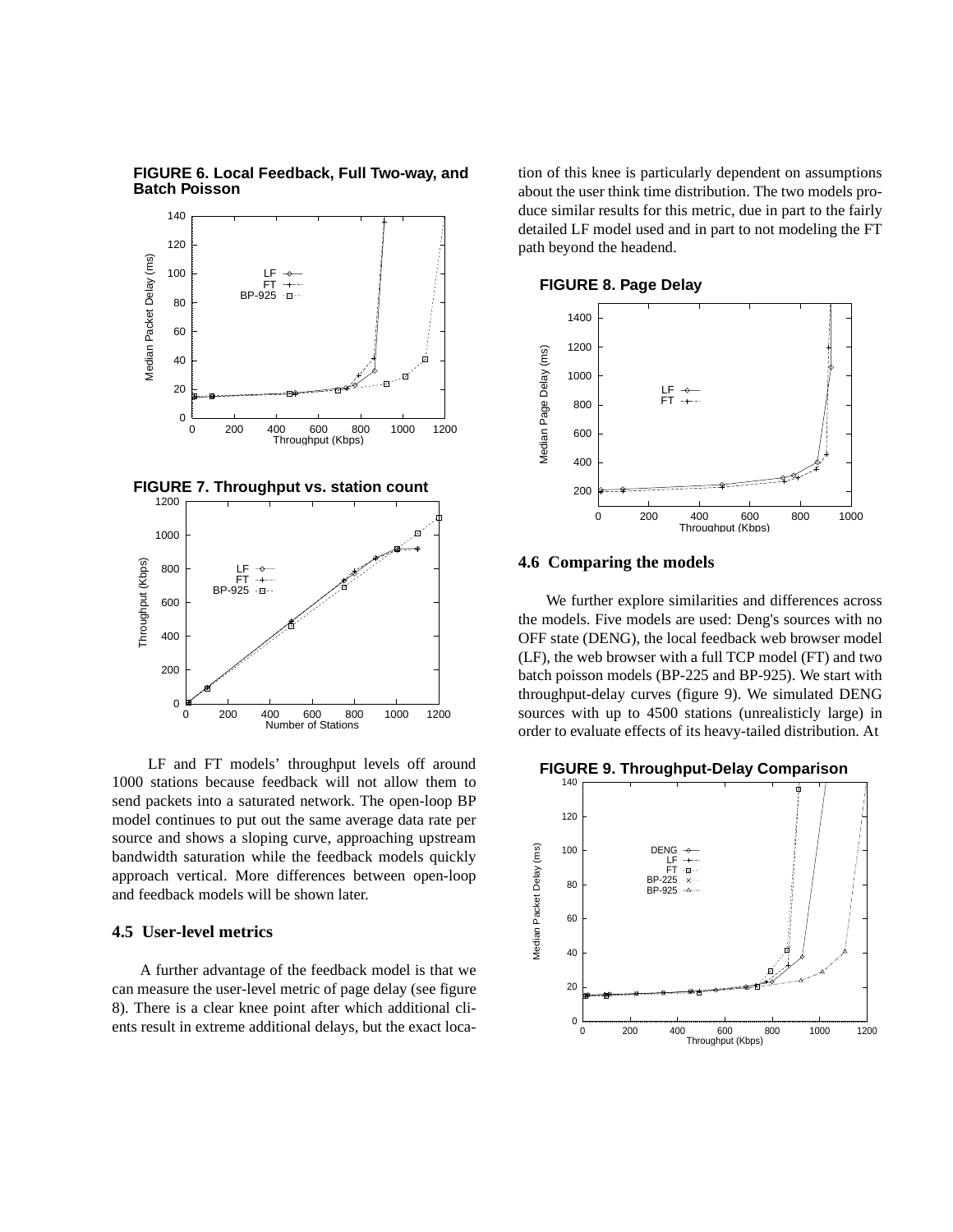lower throughput all the curves are coincident, showing delay is primarily a function of throughput in that region. As throughput increases the traffic model becomes more important. The BPs are the most optimistic, below and to the right of the other curves. BP-225 is difficult to see as it has a maximum throughput of about 450 Kbps. DENG has a packet delay that lies above the BP curve closer to the feedback curves, but rises to the right of the feedback curves and with a slope that more resembles that of the BP curve.

Next we look at the upstream packet buffers. For each simulation, the maximum per-station buffer occupancy in cells was recorded. In figure 10, this metric is shown as a function of throughput and in figure 11 as a function of the total number of stations. Previously, we saw that piggybacking increases in open-loop models under heavy load. This is confirmed in figure 10 where maximum buffer size increases with throughput for all of the open loop models, but stays flat for the feedback models. These large buffer sizes cause a "false" piggybacking effect because this is not behavior exhibited in a real system. True piggybacking occurs in the feedback WWW models at all traffic intensities resulting both from opening all of the in-line connections at the same time and from getting windows of ACKs on parallel connections. We know the amount of piggybacking cannot be any greater than this due to the TCP/IP dynamics between the client and server. Real-life clients throttle back under load and/or data is dropped.





Contention behavior is critical in HFC architectures. The collision rate was recorded for each second of simulation time after the start-up period of 30 seconds (figure

12). At any value of total throughput, models with lower per-station rates should have more collisions since they require more simultaneously active stations to achieve the total. In the FT and LF models, upstream packets are either 64 byte protocol packets or 250 byte URLs, compared to the much wider BP packet size distribution (section 3.0). Because of the smaller packet sizes, we expect additional contention and channel utilization differences.

## **FIGURE 11. Maximum per-station buffer (cells)**



**FIGURE 12. Collision rate comparison**



To compare collision rates using both the importance of station count and of throughput, the median collision rate was also normalized by the number of stations and plotted against the total average throughput (figure 13). This represents the normalized collision rate the upstream channel sees not the rate at which each station has a collision, since each collision represents two or more stations.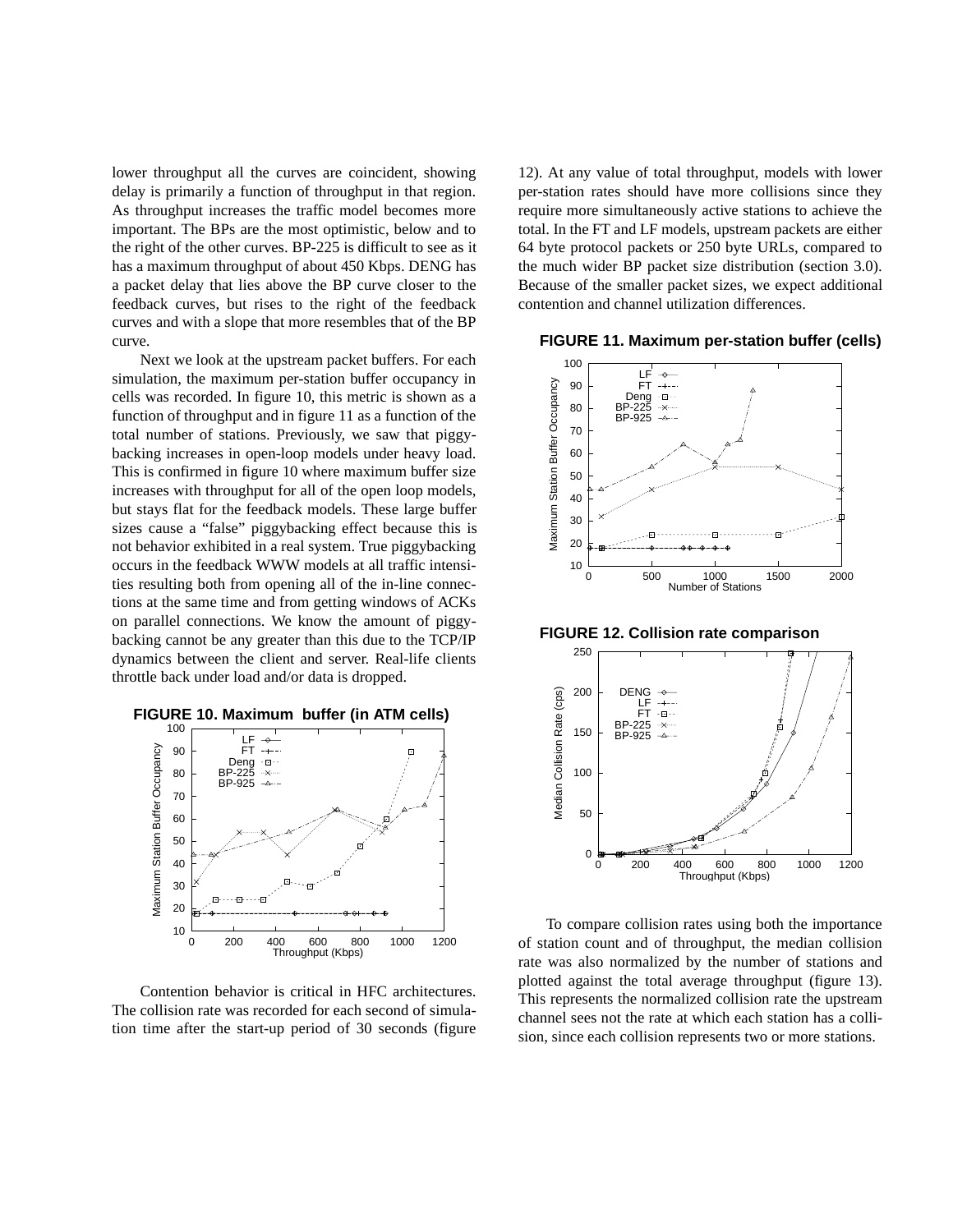**FIGURE 13. Normalized collision rates** 



The two feedback models are strikingly similar in both graphs. DENG has a total median collision rate curve that is identical to the feedback models at lower throughputs, then diverges. Keep in mind that the DENG values came from many more stations than for the feedback models which becomes apparent in the normalized graph. The feedback models' curves fold back onto themselves at the top of the curve where the total system load caused clients to throttle back sufficiently to decrease the median contention rate per station. The open-loop models instead start to flatten out as the piggybacking rate goes up. Open-loop models produce little contention when the load and number of stations is close to that of feedback models. DENG has no significant collision rate at numbers of stations within the limit of 2000 stations.

#### **4.7 Discussion**

Open-loop sources create traffic (packets, cells) according to some pattern or probability distribution and the output is queued at the cable modem until it can be sent. If the traffic level is too high for the available bandwidth, it will cause large backlogs in an infinite queue system (most models) or be discarded in a finite queue system. Large backlogs are problematic because they will cause packet delays that primarily reflect queuing delays and because piggybacking completely removes these backlogged stations from the contention process and thus mitigates the critical loading on the contention resolution mechanism. There are few real applications that function this way since feedback is a major part of the network system dynamics. Real applications enter into a transport protocol level conversation with a remote peer thus will not continue to fill a cable modem's queue beyond the amount proscribed by the transport protocol. Applications based on TCP/IP will not have more than one window of data outstanding (a maximum of 16-64 Kbytes, depending on the implementation).

In most cases, an open-loop model using a heavy-tailed distribution (DENG) produces performance curves that lie between those of feedback and exponential models. The open-loop source model Deng developed by fitting data from network traces to heavy-tailed probability distributions faithfully captures some of the burstiness of the original application but fails to reproduce the behavior as sources adapt to network characteristics through interaction with the architecture and other network flows. Further, the sources cannot be meaningfully scaled to represent heavier usage per source. Deng's model ignores the TCP-based packet traffic, which accounts for most of the upstream traffic during web-browsing and does not permit measurement of user-oriented metrics.

The local feedback model closely tracks the upstream traffic produced by the full two-way TCP model. Though local feedback can be easily added to any model that is presently using open-loop models, they have three major drawbacks. First, the feedback structure needs to be customized to the application. For example, to create a file transfer model, the client model must be rewritten, including its TCP portions. Second, the return traffic path is not modeled so we cannot see its effects on system and application performance. Third, it is not possible to model server contention or resource-sharing problems beyond the upstream channel. A final caveat is that the fidelity of the LF curve fit to a full two-way feedback model will depend on the application modeled and how well it can be represented with an LF model. For example, an earlier version of the LF model had a less faithful TCP model, Though it produced curves that were similar in shape to those of the FT model and much more like FT than open-loop models, they were noticeably more optimistic than the FT curves.

Though metrics based on throughput can be useful, we are particularly concerned with how user perception of performance is affected as the number of users and their network use varies. We expect the number of stations that are active to change with time of day and HFC systems need to adapt accordingly and to avoid the worst perfor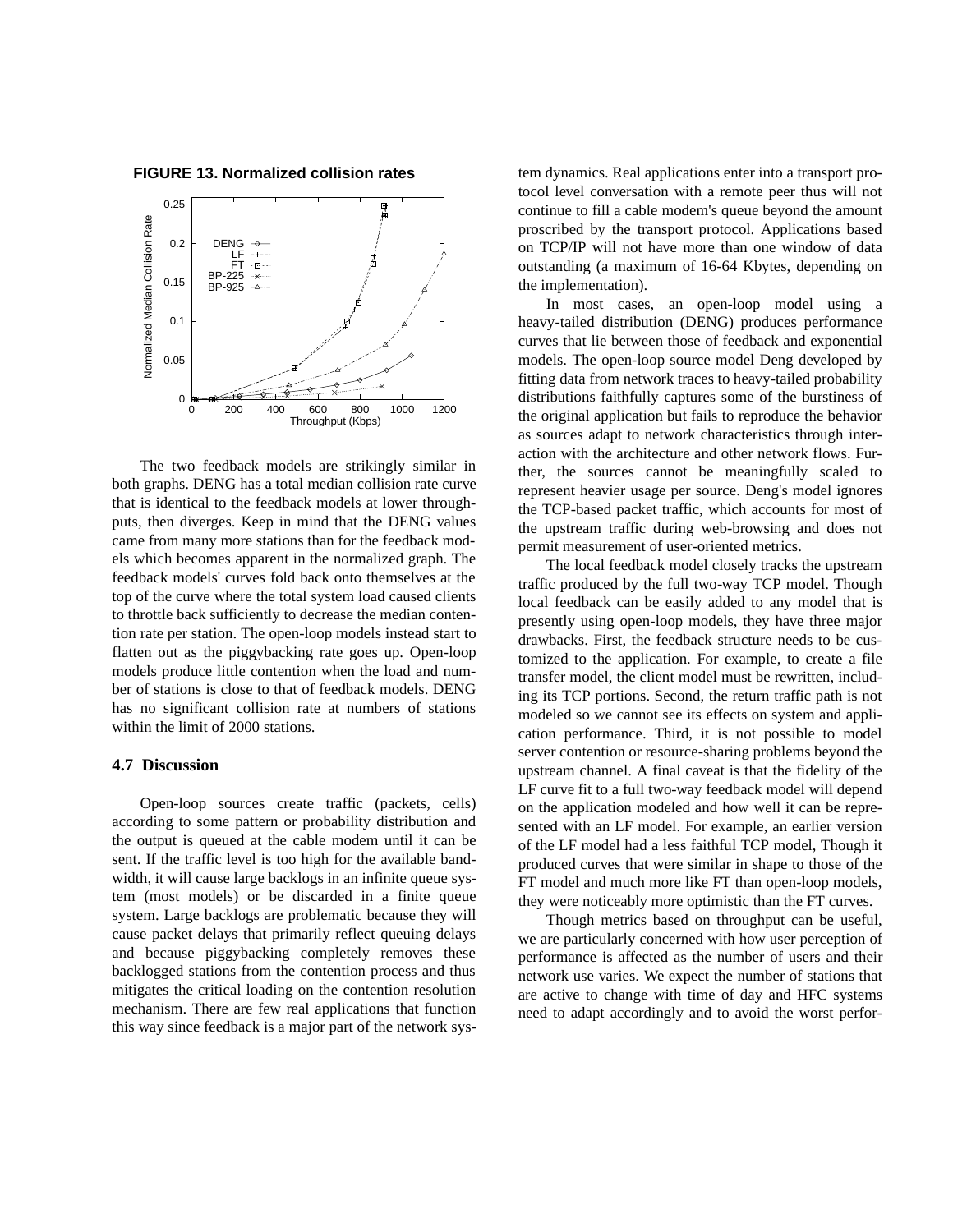mance ranges. Feedback models can be used to help understand how installed systems will function.

## **5.0 Results using the Feedback Model**

A full, two-way TCP model makes it possible to add new application types and to observe the effects of parameter and architectural changes on them. Focusing on two applications, the web browsers of the last section and an FTP source, we show the effects of an increase in the initial TCP slow start window value on web-browsing sources and the effects of TCP window size changes on ftp throughput. In addition we describe and present the effects of a MAC layer architectural enhancement that uses knowledge about transport protocol behavior to improve performance by predicting when a station will be requesting a grant. This allows us to speed up response times and decrease contention.

#### **5.1 Changing the initial window**

The TCP used in the experiments sends at least one ACK for every two packets, uses a 2-packet initial slow-start window, and an 8 Kbyte (6 packet) maximum window. Figure 14 shows the results of increasing the slow-start initial window to 4 Kbytes on median page delays of web-browsing clients, a change that has been proposed for TCP [16]. The improvement in median page delays varies from 4% at the lightest loads to 16% at 1100 stations. The 4K slow start allows three packets to be sent in the first window of data, only one additional packet. The dramatic



effect as the number of stations increases results from saving about one contention per URL fetched. In addition, the entire response fits in the 4 Kbytes more than 50% of the time.

#### **5.2 Debugging prototypes**

It is straightforward to use the full TCP model in an FTP application, a client and server where a file is transferred to the client from the server. A single client-server pair was used to help evaluate measurement results on initial products; simulation and measurement traces were correlated for insights on performance. Increasing the maximum TCP window fills more of the bandwidth-delay pipe and greatly improves throughput (table 1). Note the bandwidth-delay pipe is kept full with a 48 packet window. In addition, at this window size, all the upstream ACKs have their requests piggybacked on earlier ACKs, considerably reducing round-trip delay. The upstream direction saturates before the downstream since about 50 times as much data must be sent in that direction and the bandwidth asymmetry is only a factor of 10. Table 1 shows the upstream and downstream average data throughput for a range of window sizes given in number of packets.

### **TABLE 1. Channel throughput for different window sizes**

|                                              |  | 12 24 36 42 |  | 48 |
|----------------------------------------------|--|-------------|--|----|
| upstream (Kbps)   55 109 239 388 460 500     |  |             |  |    |
| dwnstream (Mbps) 2.6 5.2 11.4 18.4 21.8 23.7 |  |             |  |    |

## **5.3 Architectural enhancements**

The ability to evaluate architectures and to find opportunities for their enhancements is an important benefit of a realistic simulation. Testbed results were cross checked with simulator results to develop our intuition about traffic behavior for this architecture and to understand how to improve performance. One novel technique emerged as we noted that, in general, a data packet downstream results in an acknowledgment upstream. This observation was used to allow the headend to predict appropriate times to give grants to stations without waiting for them to contend. There are several ways to implement this feature, details are not given here. A conservative version of grant prediction was simulated for both web-browsing and for FTPs.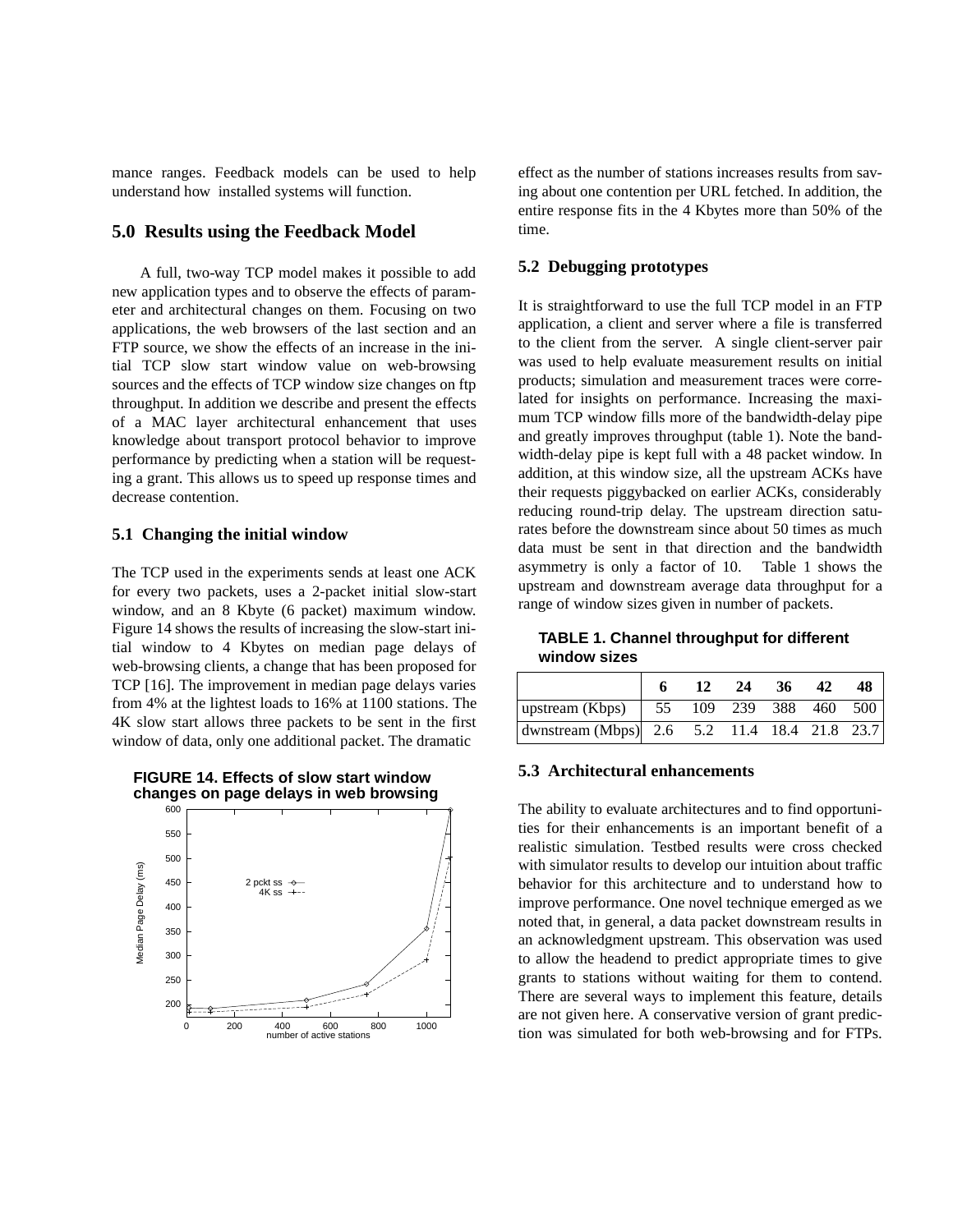Figure 15 shows the result of repeating the experiments of figure 14 using predicted grants, including the 2 packet curve from figure 11 for ease of reference. Using predicted grants decreases page delays and supports more stations. In this case, the slow-start window increase results in a smaller range of improvements, 4% to 8%, since contention is already reduced. Thus these values reflect the more architecture-independent effects of increasing the window size. The median page delays are nearly the same at 1300 stations once upstream channel utilization becomes quite large, but this is the beginning of overload effects.





Predicted grants remove much of the contention from an HFC network. Not only does this reduce delays, it can improve fairness. The latter is best illustrated using FTPs. Average up- and downstream throughputs are listed in table 2 for 1, 5, and 10 active stations, both aggregate and per station values. Table 3 shows the same data when prediction grants are used.

**TABLE 2. FTPs throughput without prediction** 

| $\mathbf N$ | agg up                                               | agg dwn  | sta up  | sta dwn  |
|-------------|------------------------------------------------------|----------|---------|----------|
|             | $\boxed{1 \mid 55}$ Kbps                             | 2.6 Mbps | 55 Kbps | 2.6 Mbps |
|             | $\begin{array}{c c} 5 & 263 \\ 10 & 478 \end{array}$ | 12.5     | 53      | 2.5      |
|             |                                                      | 22.7     | 48      | 2.3      |

In this scenario, the channel is shared fairly, both with and without predicted grants (differences between the per station rates are less than 1%). Predicted grants result in about 10% more throughput because they lower the round trip delay. The small number of stations means there are few collisions, so the gain in performance comes almost solely from decreasing the time to request a grant and not from saving the time to resolve a collision. For 10 active stations, the downstream data payload reaches saturation, but the upstream channel is only about 25% utilized.

**TABLE 3. FTP throughput with prediction** 

| $\mathbf N$ | agg up                                               | agg dwn  | sta up  | sta dwn  |
|-------------|------------------------------------------------------|----------|---------|----------|
|             | $\vert$ 60 Kbps                                      | 2.9 Mbps | 60 Kbps | 2.9 Mbps |
|             | $\begin{array}{c c} 5 & 300 \\ 10 & 500 \end{array}$ | 14.2     | 60      | 2.9      |
|             |                                                      | 23.7     | 50      | 2.4      |

To congest the upstream channel, we did a "reverse" FTP (file transfer from station to HE). The MAC layer scheduling ensures all stations with packets to send get a minimum share of the channel but does not upper bound station traffic when there is channel bandwidth available. The reverse FTP uses all the upstream bandwidth it can get, reducing the contention slot allocation to its minimum value of 12% of the upstream channel. Table 4 lists results for a single reverse FTP: alone and with one and two "normal" FTPs. Table 5 adds prediction. Prediction has no effect on the reverse FTP because all of its packets are piggybacked, using no contention grants. The "normal" FTPs suffer without predicted grants because the reduced number of contention slots results in extra delay at each contention, thus extra round trip delay. Prediction removes this delay, increasing the downstream throughput from 1.8 Mbps to 3.0 Mbps per station, a fairer channel use.

**TABLE 4. Throughput with a "reverse" FTP** 

|             | station to HE |         | <b>HE</b> to station |          |  |
|-------------|---------------|---------|----------------------|----------|--|
| <b>FTPs</b> | up            | down    | up                   | down     |  |
|             | 1.7 Mbps      | 34 Kbps |                      |          |  |
|             | 1.6           | 34      | 38 Kbps              | 1.8 Mbps |  |
|             | .6            |         |                      | l .8     |  |

**TABLE 5. Throughput with a "reverse" FTP and prediction**

|             | station to HE |         | <b>HE</b> to station |          |  |
|-------------|---------------|---------|----------------------|----------|--|
| <b>FTPs</b> | up            | down    | up                   | down     |  |
|             | 1.7 Mbps      | 34 Kbps |                      |          |  |
|             | 1.6           | 34      | 64 Kbps              | 3.0 Mbps |  |
|             | 1.5           | 32      | 59                   | 2.8      |  |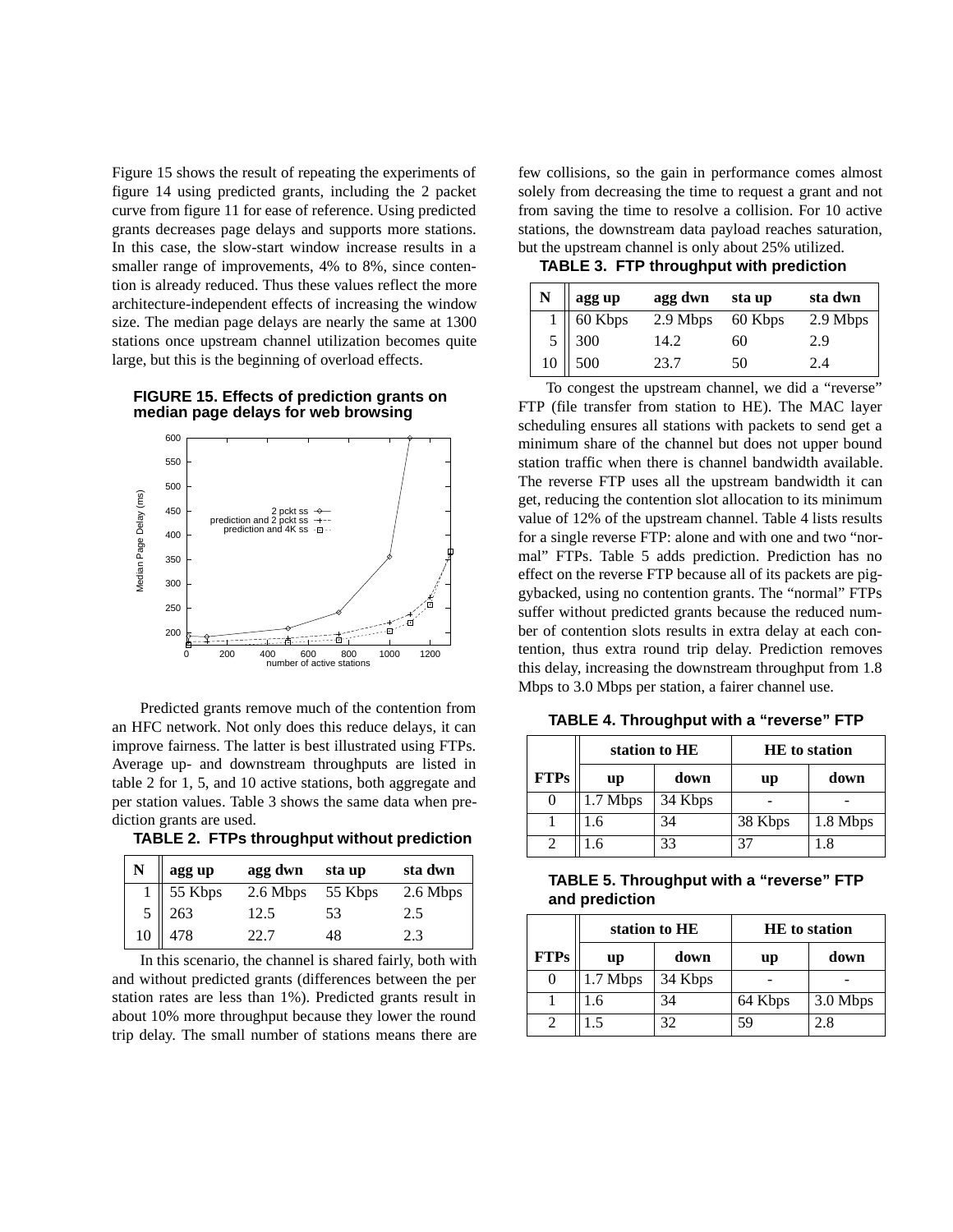It's important to balance the potential gain of sending a predicted grant against the cost of inaccurately predicting a grant and wasting the time slot on the upstream channel. The examples shown here had very few of these misallocated slots, but these applications lend themselves to the use of this feature. The predicted grant implementation was a conservative one. More sophisticated implementations might have traffic "learning" features included.

Bypassing contention is crucial in order to reliably deliver committed service tiers to different stations. This, in addition to its other performance properties, makes prediction an important technique to pursue. Intelligent use of predictive grants in concert with the delivery of different service tiers requires some further study. This feature cannot be meaningfully studied without a realistic closed-loop simulation. In addition to discovering this predicted grant mechanism, these experiments helped us to understand many aspects of the dynamic behavior of the architecture.

## **6.0 Summary and Pointers to Models**

## **6.1 Summary**

When constructing a simulation model, there is a danger of oversimplifying and arriving at inaccurate conclusions. Previous researchers have warned that poisson models do not well represent real traffic though some performance modelers still feel they give valuable system information. When applied to our architecture, we found the poisson models gave us performance numbers that are clearly wrong and dangerously optimistic. Further, we found that using open-loop models in general appears to give optimistic performance and doesn't allow us to measure the kind of quantities we need to evaluate user-level metrics. Our investigations convinced us that we must model MAC layer protocols with sufficient features of the application and transport protocol behavior to design architectures that will function well when deployed in the real world. Open-loop models can be useful in simulation model development, but should be approached with extreme caution for architectural appraisal.

A promising technique intermediate to a full two-way model is to use "local feedback". In our case local feedback is achieved by monitoring the status of the station queues that feed the upstream channel. For several important performance measures, this gives results quite close to the two-way model. It can be much easier to add this type

of feedback to an existing model by modifying the source models than to make a full two-way model. For some simulators, this may also be preferable so that the simulation run-time does not become prohibitively long. Drawbacks are that local feedback must be customized for an architecture and a particular type of source, and that delays and congestion of the return traffic path is not modeled.

The original impetus for this work was twofold: to understand the effects of realistic traffic on our architecture and to make it possible to study more thoroughly the delivery of different tiers of service to different stations, work we initially reported on in [13]. In pursuing models for this purpose, we found several architectural interactions of interest and performance improvement techniques, including the predicted grants described in section 5.

This paper has presented summary statistics, but working with the model showed the dynamic behavior of the models are more divergent. It is difficult to capture and present these results. Future work might look at comparisons of open-loop and feedback models with more emphasis on dynamic behavior differences.

#### **6.2 Pointers to useful simulation models**

Although we started with a public domain simulator, it is not possible, or even desirable, for others to pick up the code used here. One problems is that the MAC model used here is proprietary to Com21. The ns version used here was changed in many ways from the original distribution: the TCP model was greatly enhanced, a more efficient event queue was added (the original had a linked list), web and file transfer clients and servers were created, and major architectural changes were made to the simulator to make it easier to add a MAC model. It is still possible for interested readers to perform simulations similar to those reported on here. Since this work was begun, the ns simulator has been superseded by the ns-2 simulator [17], which has a basic architecture more similar to the Com21 custom ns and includes some MAC models (but not, as of this writing, an HFC one). Further, we rewrote one of the TCP models of ns-2 to be an even closer model of reality. This model and web and FTP traffic models were used to study effects of changing the TCP initial window size. This was reported on to the Internet Engineering Task Force's (IETF) TCP Implementors Working Group and written up in an Internet Draft (which is expected to soon become an informational RFC). We've made these models